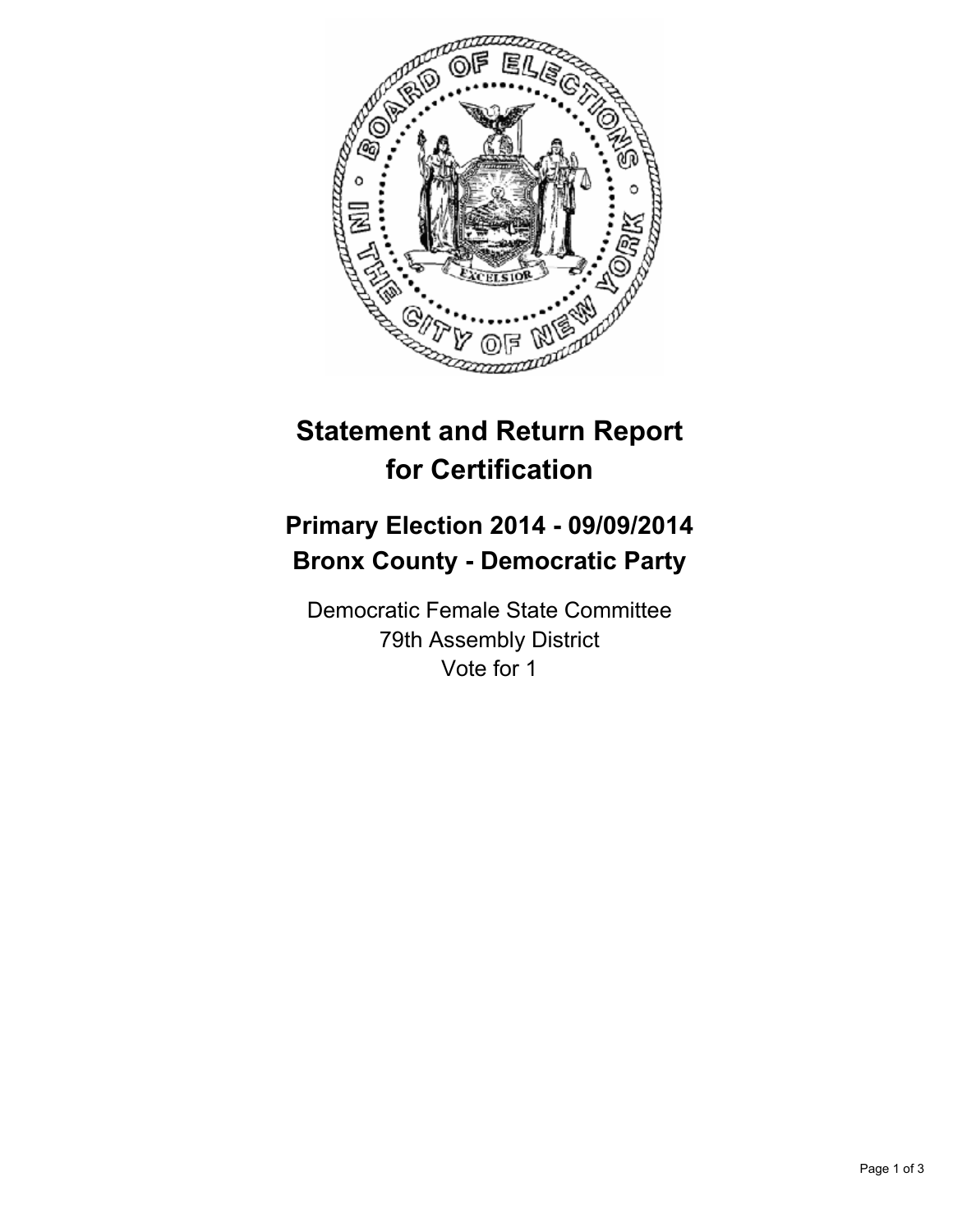

## **Assembly District 79**

| <b>PUBLIC COUNTER</b>                                    | 5,348          |
|----------------------------------------------------------|----------------|
| <b>EMERGENCY</b>                                         | 0              |
| ABSENTEE/MILITARY                                        | 155            |
| <b>FEDERAL</b>                                           | $\Omega$       |
| SPECIAL PRESIDENTIAL                                     | 0              |
| <b>AFFIDAVIT</b>                                         | 47             |
| <b>Total Ballots</b>                                     | 5,550          |
| Less - Inapplicable Federal/Special Presidential Ballots | $\Omega$       |
| <b>Total Applicable Ballots</b>                          | 5,550          |
| <b>FLYNN HALSEY</b>                                      | 467            |
| <b>RUBY GILLIAM</b>                                      | 907            |
| <b>LUCIDANIA RODRIGUEZ</b>                               | 658            |
| DIANA DIAZ                                               | 1,418          |
| <b>CAROLINA ENCARNACION</b>                              | 470            |
| CAROL ROBINSON (WRITE-IN)                                | 1              |
| LINDA KEMP (WRITE-IN)                                    | 1              |
| LOUELLA HATCH (WRITE-IN)                                 | $\overline{2}$ |
| WINFRED DALTON (WRITE-IN)                                | 1              |
| <b>Total Votes</b>                                       | 3,925          |
| Unrecorded                                               | 1,625          |